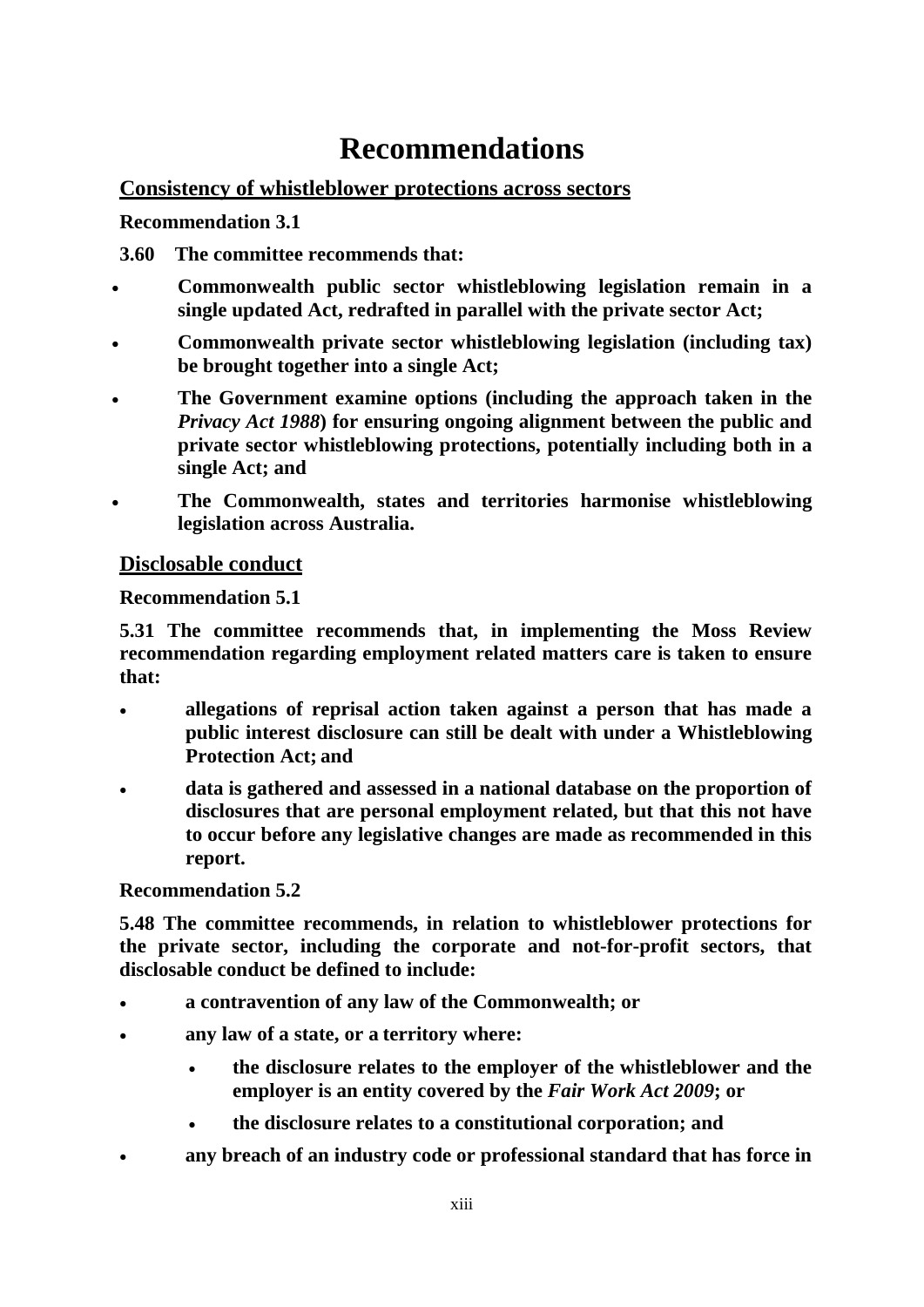**law or is prescribed in regulations under a Whistleblowing Protection Act;**

• **but not where the disclosure relates to a breach of law by the public service of a state or territory.**

## **Recommendation 5.3**

**5.51 The committee recommends that the government examine whether the Commonwealth has the constitutional power to include additional lower thresholds for disclosable conduct that would adequately protect whistleblowers such as those involved in scandals in the financial service sector in recent years.**

## **Definition of whistleblowers and thresholds for protection**

## **Recommendation 6.1**

**6.19 The committee recommends that section 69 of the** *Public Interest Disclosure Act 2013* **be amended to make it explicit that former public officials, as well as current and former contractors to the Australian Public Service, are able to make public interest disclosures.**

## **Recommendation 6.2**

**6.23 The committee recommends that all private sector whistleblower protection legislation include protections for current and former staff, contractors and volunteers.**

#### **Recommendation 6.3**

**6.30 The committee recommends that protections in both the public and private sector be made consistent for threats or actual reprisals against people who:**

- **have made a disclosure;**
- **propose to make a disclosure;**
- **could make a disclosure but do not propose to; or**
- **may be suspected of making, proposing to make, or be capable of making, a disclosure, even if they do not make a disclosure.**

## **Recommendation 6.4**

**6.35 The committee recommends that protections for recipients of disclosures in both the public and private sectors be made consistent, and cover the performance of any and all functions required of recipients or others required to take action in relation to disclosures, without regard to their motivations.**

## **Recommendation 6.5**

**6.43 The committee recommends that an inquiry be conducted by either a parliamentary committee or the Australian Small Business and Family Enterprise Ombudsman into protections for reprisals against businesses where whistleblowers in those businesses make public interest disclosures about disclosable conduct by larger businesses.**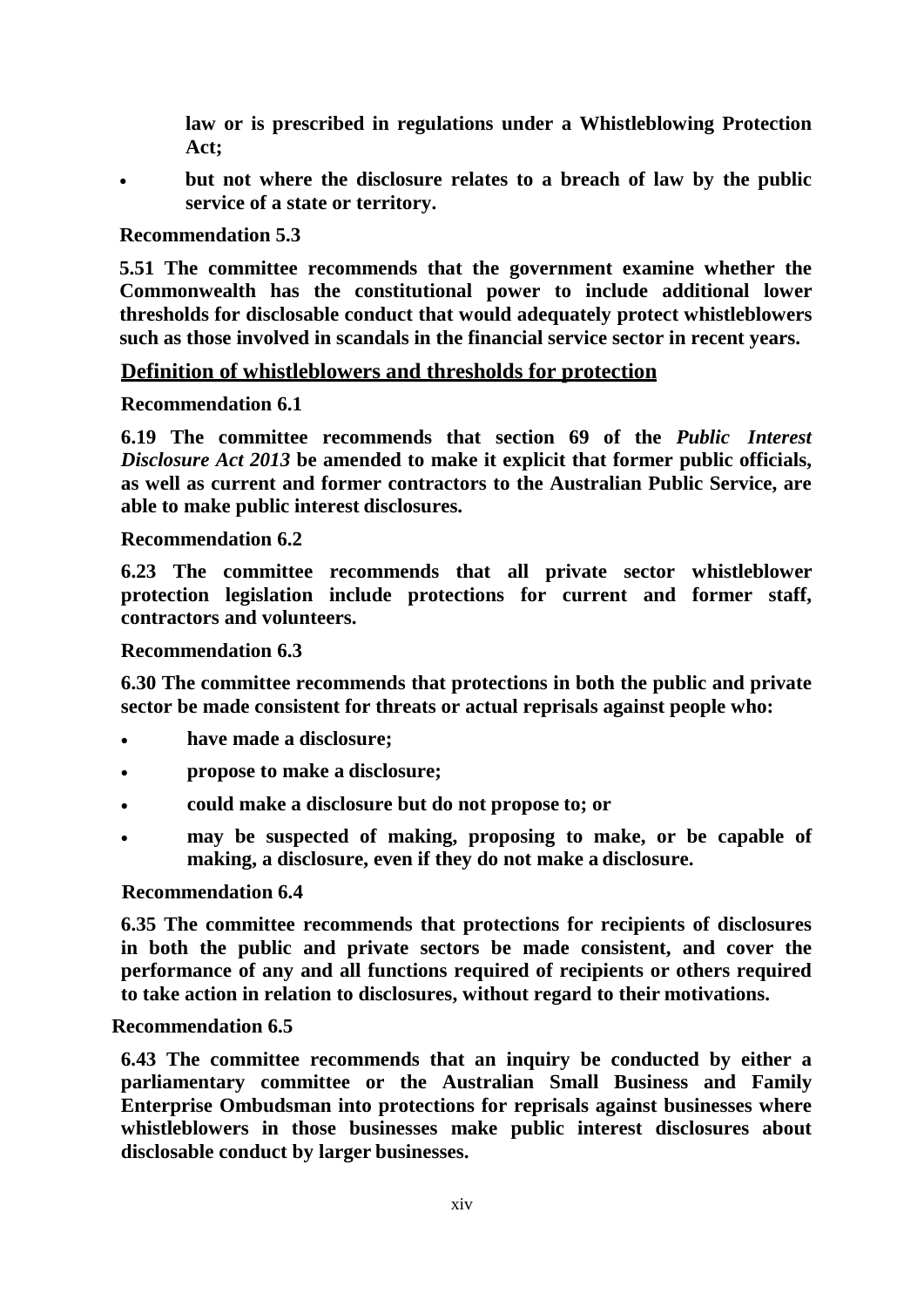## **Recommendation 6.6**

**6.60 The committee recommends that:**

- **the 'good faith' test not be a requirement for protections under whistleblowing protection legislation; and**
- **a person be required to have a reasonable belief of the existence of disclosable conduct to receive protections under a Whistleblowing Protection Act.**

## **Anonymity of whistleblowers**

## **Recommendation 7.1**

**7.24 The committee recommends that private sector whistleblowing legislation (including legislation covering corporations and registered organisations) explicitly allow, and provide protections for, anonymous disclosures consistent with public sector legislation.**

## **Recommendation 7.2**

**7.28 The committee recommends that continuity of protection be made explicit in a consistent way for both the public and private sector whistleblowing protection legislation.**

## **Recommendation 7.3**

**7.45 The committee recommends that protections for confidentiality be unified across the public and private sectors (including registered organisations), bringing together the best features of the** *Public Interest Disclosure Act 2013* **(such as sections 20 and 21) and other Acts, including offences for:**

- **disclosure or use of identifying information or information likely to lead to the identification of the discloser; and**
- **protection of the identity of disclosers in courts or tribunals.**

# **Internal, regulatory, and external reporting channels**

## **Recommendation 8.1**

**8.10 The committee recommends that whistleblower protections be extended to internal disclosures within the private sector, to include:**

- **any person within the management chain for the whistleblower within the whistleblower's employer;**
- **any current officer of the company, or that company's Australian or ultimate parent; and**
- **any person specified in a policy published and distributed by an employer (or principal) of the whistleblower.**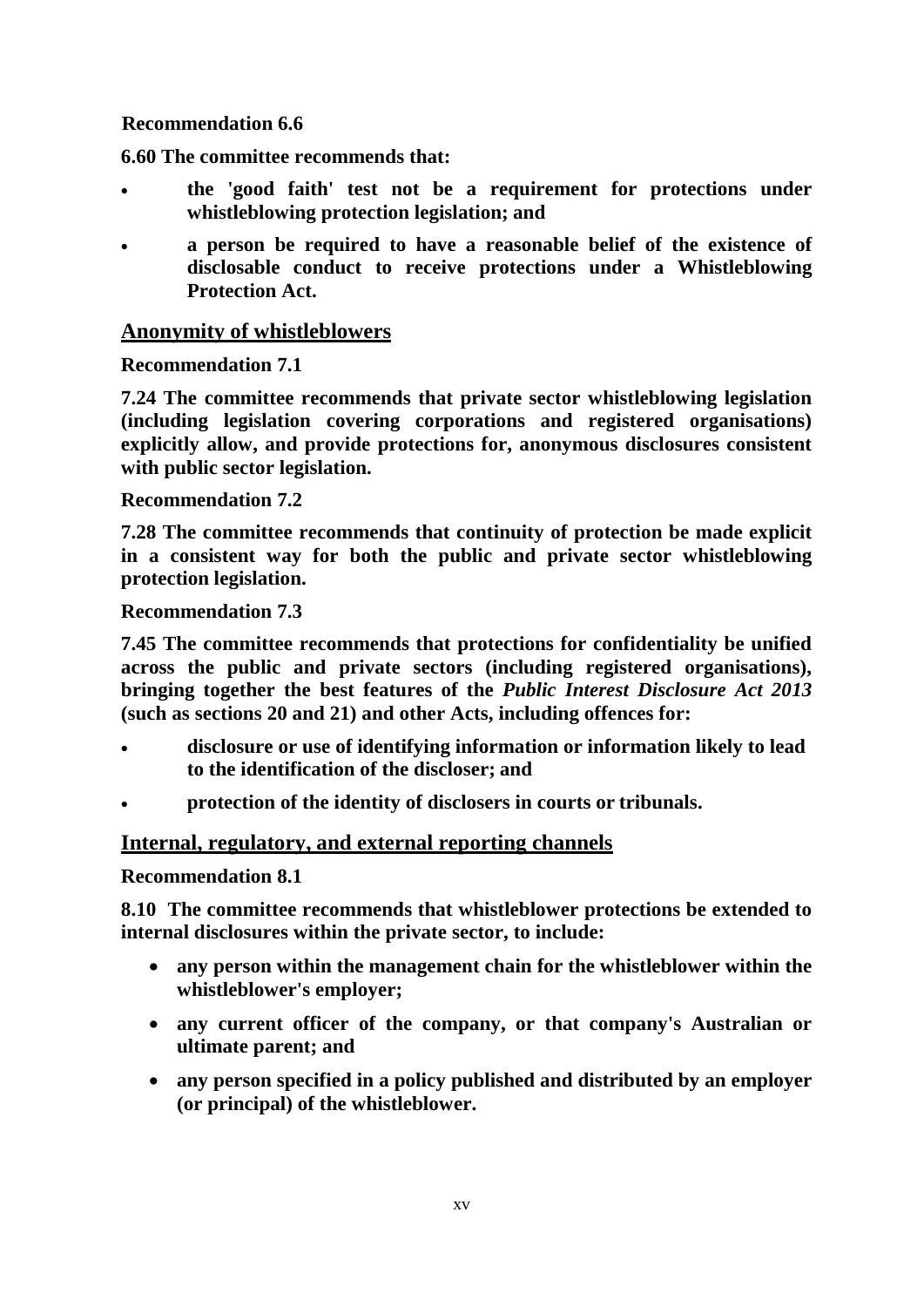## **Recommendation 8.2**

**8.19 The committee recommends that a Whistleblowing Protection Act should provide consistent whistleblower protections for regulatory disclosures from the public and private sectors.**

#### **Disclosures to Australian Law Enforcement Agencies**

#### **Recommendation 8.3**

**8.20 The committee recommends that where a whistleblower discloses a protected matter to an Australian law enforcement agency, that agency must provide regular updates to the whistleblower as to whether or not it is pursuing the matter, including where it transfers the matter to another law enforcement agency, in which case obligations to keep the whistleblower informed are transferred to that agency. However, nothing that would prejudice an investigation is required to be disclosed.**

#### **Recommendation 8.4**

**8.21 The committee recommends that Australian law enforcement agencies should be required to pass on whistleblower disclosures to whichever appropriate agency is to progress the disclosure. The whistleblower does not need to do this, if they have complied with the disclosure requirements of the Act.**

#### **External disclosures**

#### **Recommendation 8.5**

**8.43 The committee recommends that the existing whistleblower protections for external disclosures in the** *Public Interest Disclosure Act 2013* **be simplified (including a more objective test) and extended to disclosures to a registered organisation, a federal Member of Parliament or their office, and be included in a Whistleblowing Protection Act, except the provisions relating to intelligence functions which should continue to apply to the public sector only.**

#### **Recommendation 8.6**

**8.44 The committee recommends that if a disclosure of disclosable conduct has been made to an Australian law enforcement agency and after a reasonable time, no steps have been taken by that or any other agency (excluding where the whistleblower has elected to make an anonymous disclosure) whistleblowing protections shall apply if the same disclosure is subsequently made to the media if they have complied with the disclosure requirements of the Act.**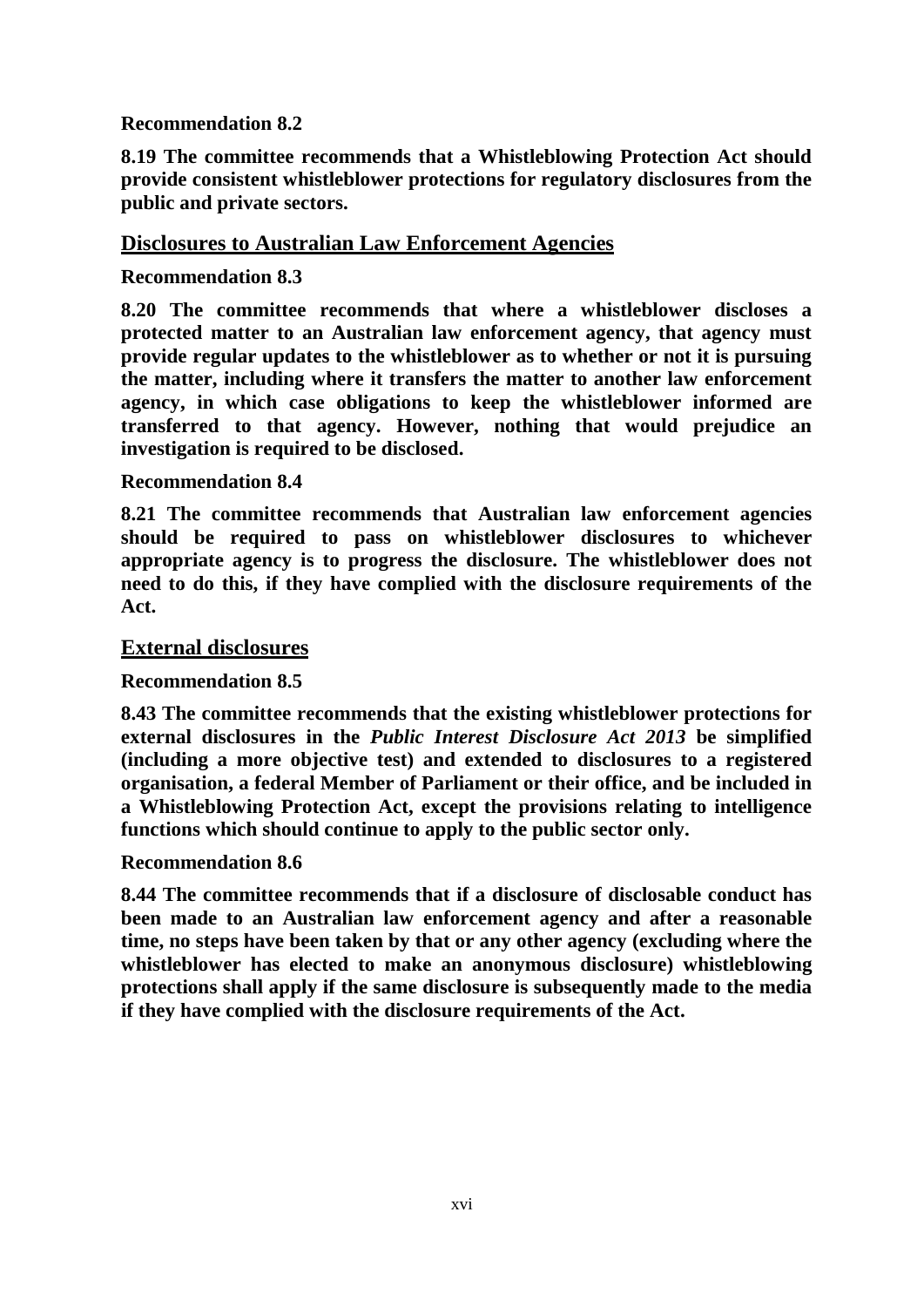# **Protection, remedies and sanctions for reprisals**

## **Recommendation 10.1**

**10.38 The committee recommends that the** *Fair Work (Registered Organisations) Act 2009* **be amended to separate the grounds for civil and criminal liability.**

## **Recommendation 10.2**

**10.39 The committee recommends that a Whistleblowing Protection Act reflect whistleblower protections, remedies and sanctions for reprisals in the**  *Fair Work (Registered Organisations) Act 2009***, including:**

- **protection from harassment, harm including psychological harm and damage to property or reputation;**
- **remedies for exemplary damages;**
- **sanctions including civil penalties; and**
- **separating the grounds for criminal and civil liability.**

# **Recommendation 10.3**

**10.42 The committee recommends that current provisions in section 14 of the**  *Public Interest Disclosure Act 2013***, which clarify the options for courts/tribunals in apportioning liability for compensation between individuals and organisations, extend to apply to the private sector.**

# **Reward system**

# **Recommendation 11.1**

**11.58 The committee recommends that following the imposition of a penalty against a wrongdoer by a Court (or other body that may impose such a penalty), a whistleblower protection body (such as that recommended in Chapter 12) or prescribed law enforcement agencies may give a 'reward' to any relevant whistleblower.**

## **Recommendation 11.2**

**11.59 The committee recommends that such a reward should be determined within such body's absolute discretion within a legislated range of percentages of the penalty imposed by the Court (or other body imposing the penalty) against the whistleblower's employer (or principal) in relation to the matters raised by the whistleblower or uncovered as a result of an investigation instigated from the whistleblowing and where the specific percentage allocated will be determined by the body taking into account stated relevant factors, such as:**

- **the degree to which the whistleblower's information led to the imposition of the penalty;**
- **the timeliness with which the disclosure was made;**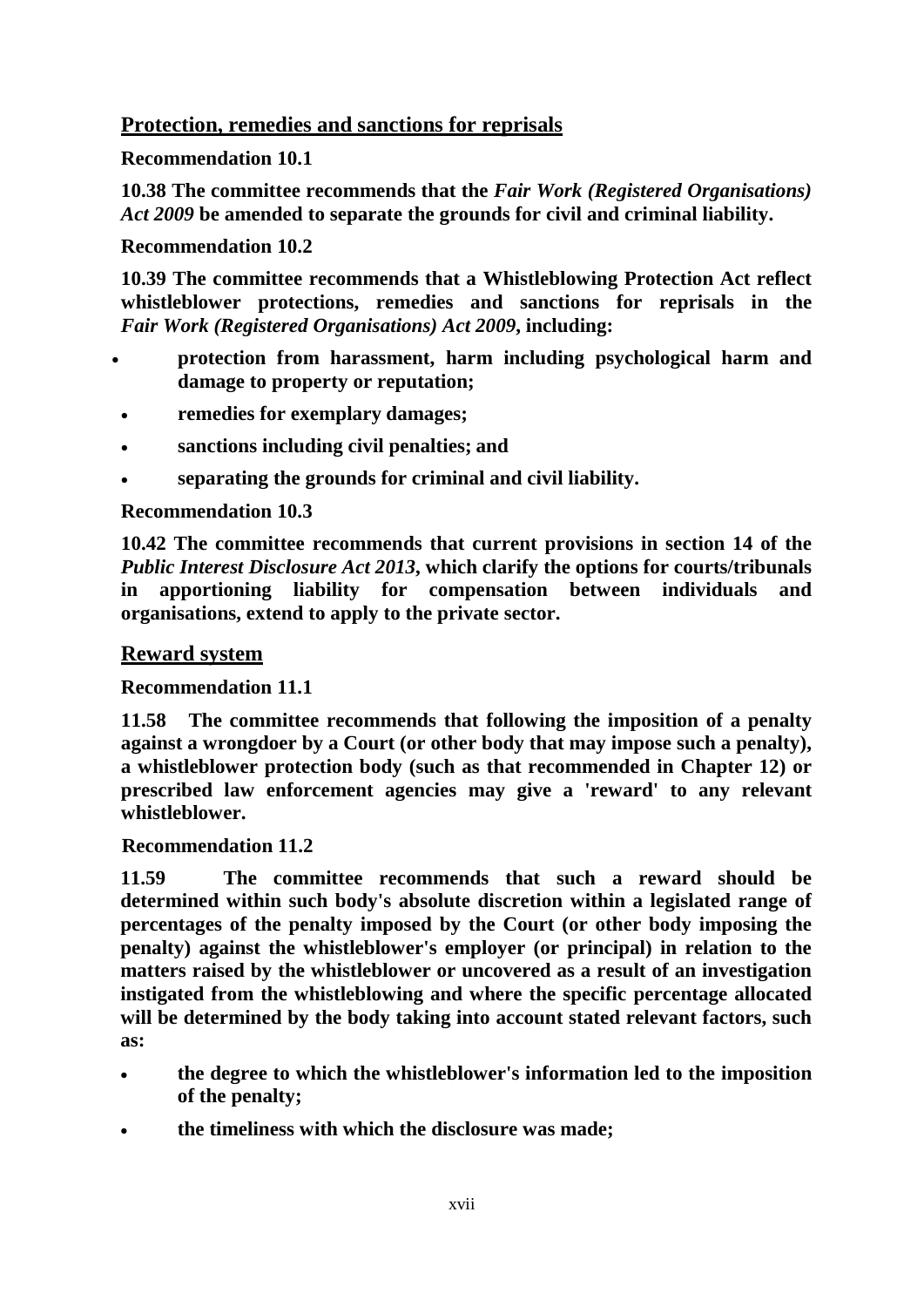- **whether there was an appropriate and accessible internal whistleblowing procedure within the company that the whistleblower felt comfortable to access without reprisal;**
- **whether the whistleblower disclosed the protected matter to the media without disclosing the matter to an Australian law enforcement agency or did, but did not provide the agency with adequate time to investigate the issue before disclosing to the media;**
- **whether adverse action was taken against the whistleblower by their employer;**
- **whether the whistleblower received any penalty or exemplary damages (but not compensation) in connection to any adverse action connected with the disclosure; and**
- any involvement by the whistleblower in the conduct for which the **penalty was imposed, noting that immunity from prosecution, seeking a reduced penalty against the whistleblower etc. is dealt with by separate processes and that a reward would be regarded as a proceed of crime, if the whistleblower had been involved in criminal conduct (i.e. immunity or reduced penalty, not the reward is the benefit and incentive).**

## **Whistleblower Protection Authority**

**Recommendation 12.1**

**12.84 The committee recommends that a one-stop shop Whistleblower Protection Authority be established to cover both the public and private sectors as follows:**

- **a Whistleblower Protection Authority be established in an appropriate existing body;**
- **a Whistleblower Protection Authority be prescribed as an investigative agency with power to investigate criminal reprisals and make recommendations to the Australian Federal Police or a prosecutorial body and non-criminal reprisals against whistleblowers;**
- **a Whistleblower Protection Authority have power to investigate and oversight any investigation of a non-criminal reprisal undertaken by a regulator or public sector agency;**
- **a Whistleblower Protection Authority be prescribed to take non-criminal matters to the workplace tribunals or courts on behalf of whistleblowers or on the authority's own motion to remedy reprisals or detrimental outcomes in appropriate cases;**
- **any other necessary legislative changes are made to ensure that a Whistleblower Protection Authority is able to investigate non-criminal reprisals, including providing it with appropriate powers to obtain the necessary information;**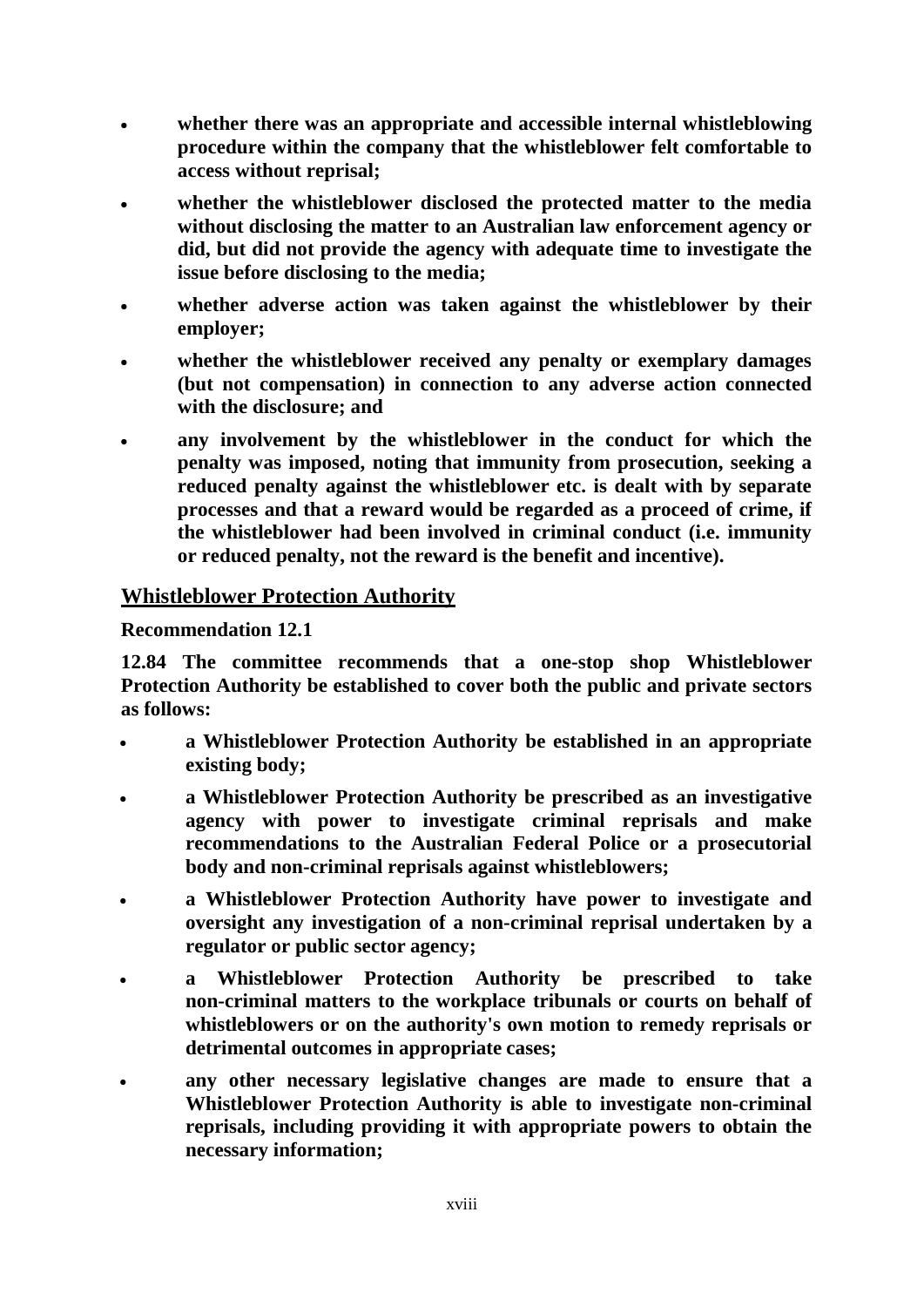- **that the public sector whistleblower protection oversight functions be moved from the Commonwealth Ombudsman to the Whistleblower Protection Authority;**
- **that the Whistleblower Protection Authority, in consultation with relevant law enforcement agencies, approve the payment of a wage replacement commensurate to the whistleblower's current salary to a whistleblower suffering adverse action or reprisals; and**
- **that the Whistleblower Protection Authority have the oversight functions for the private sector excluding the functions relating to the Inspector-General of Intelligence and Security.**

 **Recommendation 12.2**

**12.85 The committee recommends that where a whistleblower is the subject of reprisals from their current employer, or a subsequent employer/principal due to their whistleblowing, the Whistleblower Protection Authority be authorized, after consulting with relevant law enforcement agencies to which the conduct relates, to pay a replacement wage commensurate to the whistleblower's current salary as an advance of reasonably projected compensation until the resolution of any compensation or adverse action claim brought by the whistleblower (where such advance payment would be repaid to the Whistleblower Protection Authority from such compensation if awarded).**

#### **Recommendation 12.3**

**12.87 The committee recommends that, if the Government implements legislation as per the Moss Review recommendation 6, that a Whistleblowing Protection Act should include consistent whistleblower protection between the public and private sectors and include reprisals within the definition of disclosable conduct whether or not the reprisal relates to personal employmentrelated grievances.**

**Recommendation 12.4**

**12.88 The committee recommends that a Whistleblowing Protection Act include specific requirements for the investigation of disclosures and reprisals that are consistent with the present** *Public Interest Disclosure Act 2013* **and the** *Fair Work (Registered Organisations) Act 2009***.**

#### **Recommendation 12.5**

**12.91 The committee recommends that the public and private sector whistleblower legislation include consistent provisions that allow civil proceedings and remedies to be pursued if a criminal case is not pursued.**

#### **Recommendation 12.6**

**12.94 The committee recommends that the compensation obtainable by a whistleblower through a tribunal system be uncapped.**